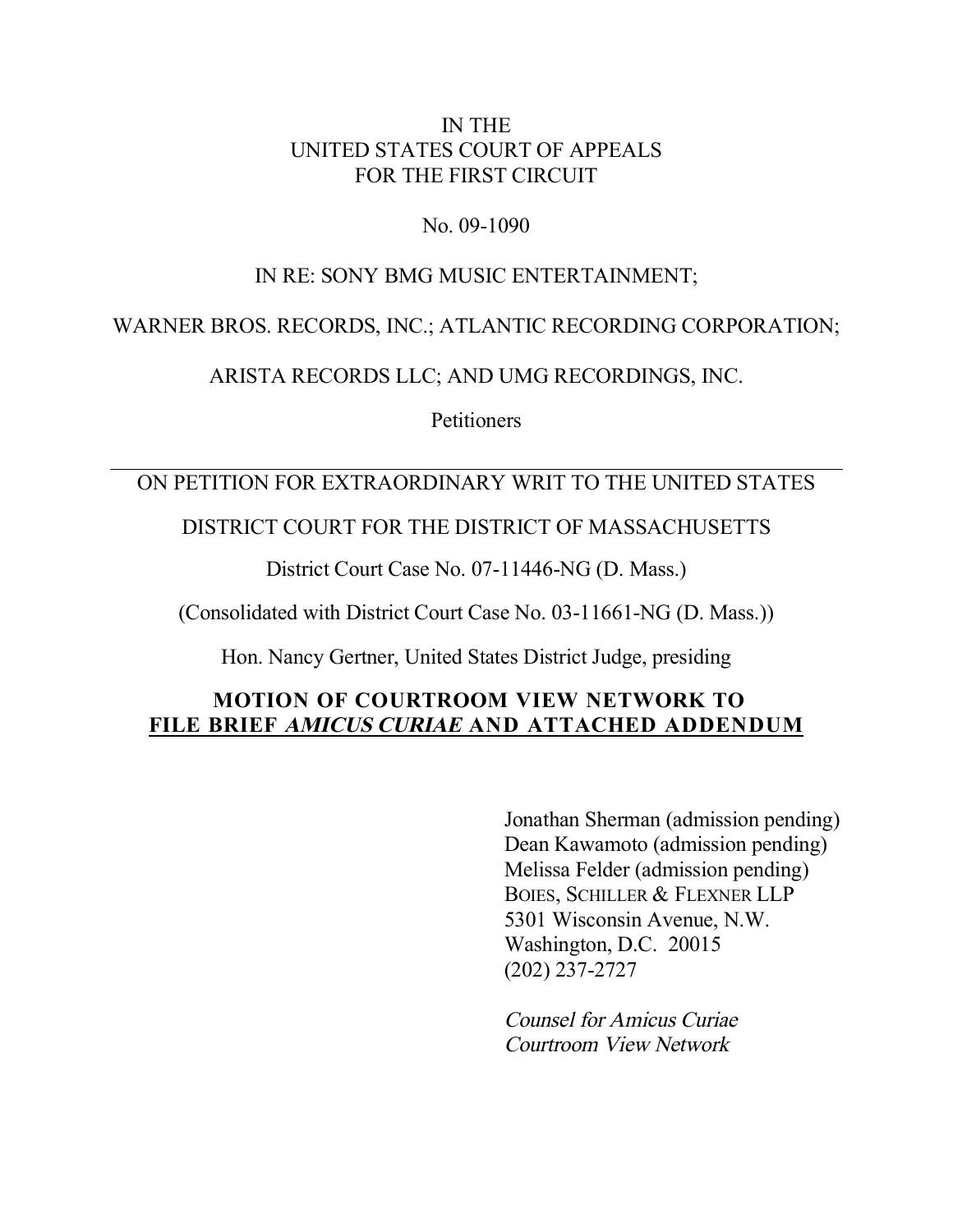Pursuant to Federal Rule of Appellate Procedure 29 and this Court's January 21, 2009 Order granting expedited briefing, Courtroom View Network ("CVN") respectfully requests permission to file a brief Amicus Curiae in In Re: Sony BMG Music Entertainment, Et. al., No. 09-1090, accompanied by an addendum containing unreported authorities and relevant federal district court local rules. Respondent consents to the filing of the Amicus brief, and Petitioners have not yet responded to our request for consent. In support of this Motion, CVN states as follows:

1. Amicus Curiae, Courtroom View Network ("CVN"), is an independent media organization that provides unedited, gavel-to-gavel coverage of court proceedings to subscribers over the internet. CVN has covered over 200 proceedings, including trials and some of the most prominent civil litigation in the United States. (Docket #719 [Shin Decl. at ¶ 4]) CVN's purpose is no different than that of the press generally: to provide information about courts and proceedings as accurately as possible. But it does this through the unique emerging opportunities afforded by the internet. CVN's subscribers vary by proceeding—and can include, for example, only parties; interested groups, such as the shareholders of a party; and members of the public, who are CVN subscribers (much like cable or satellite television). (*Id.* at  $\P$  3) These stakeholders seek out proceedings,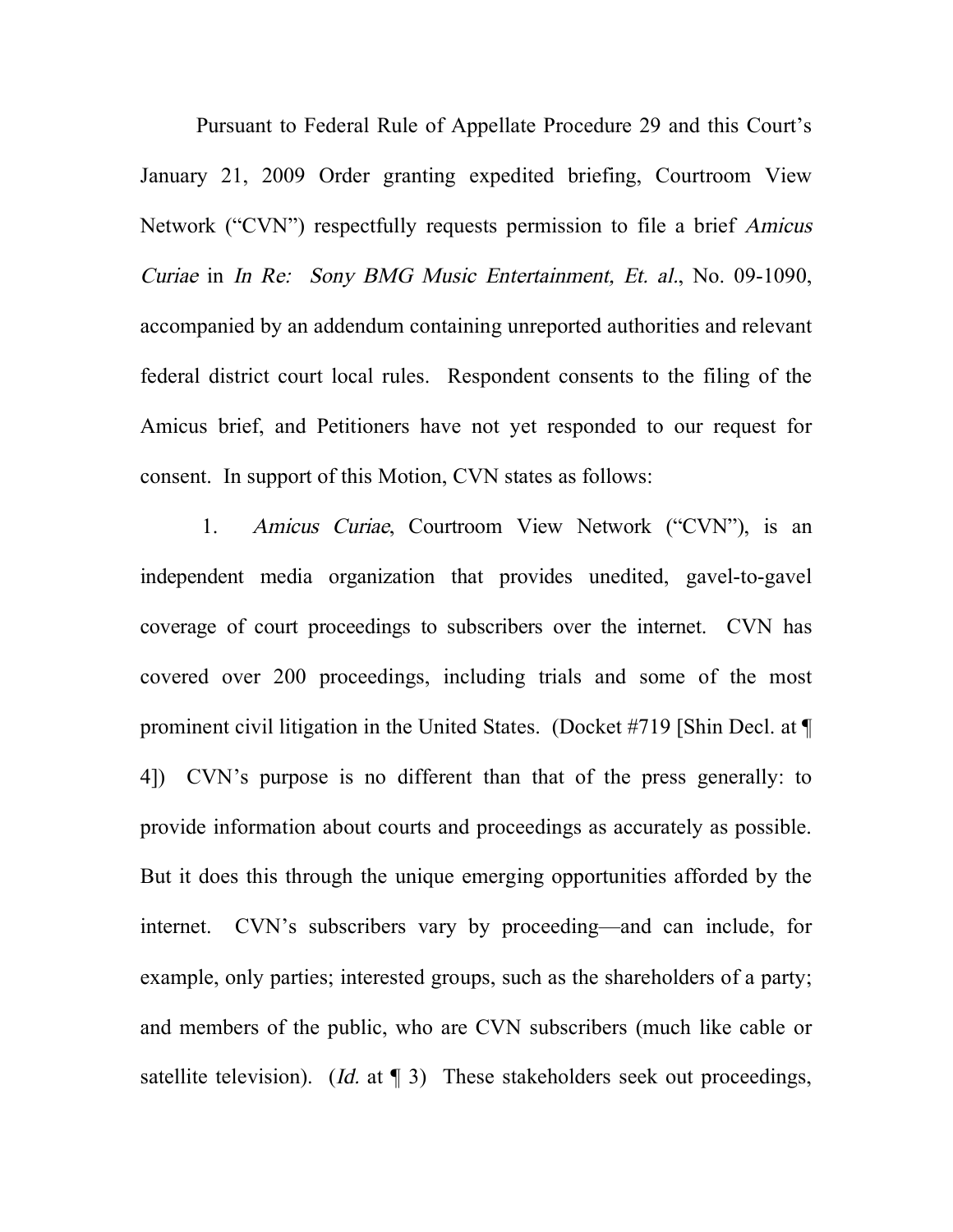and CVN provides a particularly effective model to reach members who have the greatest need to obtain accurate and complete information about court proceedings.

2. At the heart of this proceeding is whether the Local Rules of the District of Massachusetts—specifically Local Rule 83.3—permit the continued, deliberate, and judicious evolution of this phenomenon—in any case in the District of Massachusetts that stakeholders have a desire to watch. As set forth in its brief, CVN seeks to persuade this Court that it should not, and indeed may not, construe Local Rule 83.3 to bar cameras in all adversarial proceedings.

3. Rule 83.3 creates two exceptions to the general prohibition in the Rule. One exception is for activity "specifically provided for in these rules," and the second is for activity permitted by "order of the court." Petitioners' argument that the phrase "by order of the court" is limited to only those activities set forth in one subsection of the Rule (subsection c), is flawed because it: (1) reads language into the Rule that is not there; (ii) renders superfluous language that is there; (iii) ignores language from analogous rules that do unambiguously bar cameras from adversarial proceedings; and (iv) makes absolutely no sense because it renders impermissible routine uses of audio-visual technology that take place every

2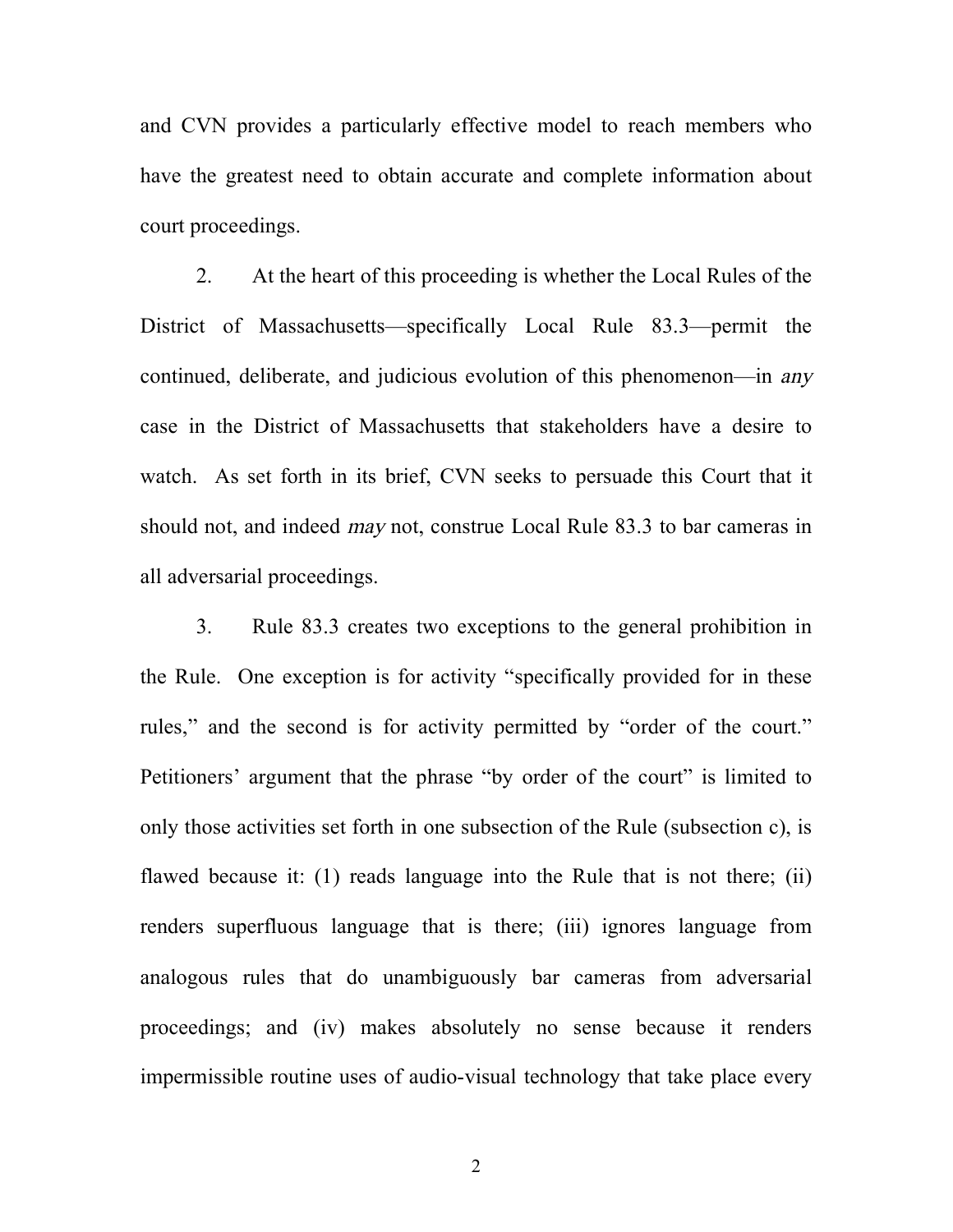day in adversarial proceedings. These routine uses include the use of security cameras in courtrooms, media overflow rooms, and conference calls (video or otherwise).

4. CVN has a unique and valuable perspective to offer this Court as an Amicus Curiae in interpreting Rule 83.3. CVN has extensive experience recording and broadcasting from various courtrooms around the country, including the federal district courts in the Southern and Eastern District of New York. As a result, it is thoroughly familiar with the various local rules governing the coverage of adversarial proceedings (including Local Rule 83.3), and how those rules have been applied in other jurisdictions that permit recording and broadcasting of adversarial proceedings (such as the Southern and Eastern Districts of New York).

5. This perspective is helpful not only in interpreting Local Rule 83.3, but also addressing many of the concerns raised by Petitioners regarding the consequences of granting district judges the discretion to permit coverage of adversarial proceedings. CVN has witnessed first hand how judges use this discretion, and can represent to this Court that it is done carefully, somberly and with close attention to protecting the rights of the parties and the administration of justice. Petitioners are simply wrong to

3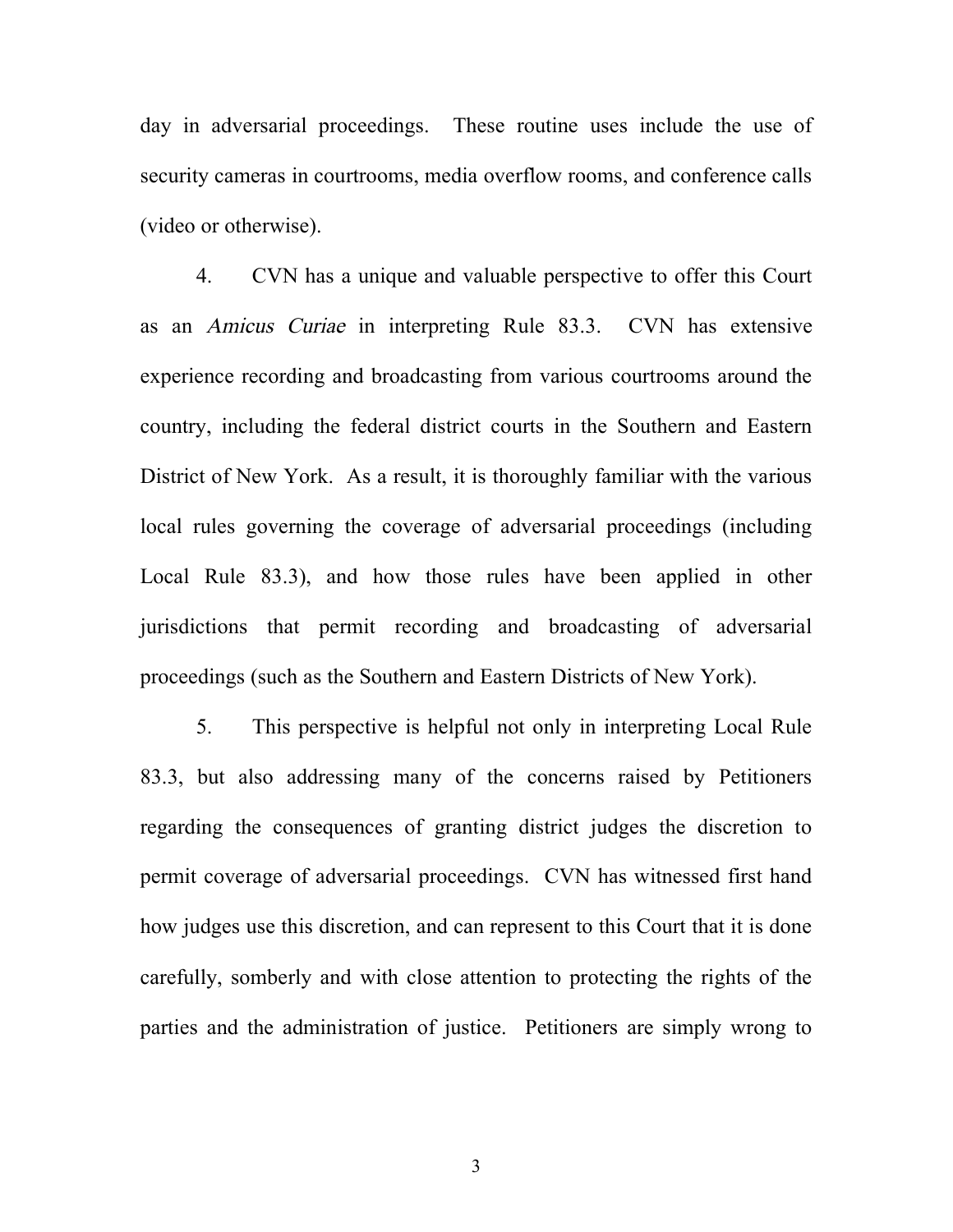posit a flood of applications by media entities to broadcast judicial proceedings.

6. Finally, Petitioners have denounced CVN as conspiring with "Defendant and his counsel." (Petition for Writ of Mandamus or Prohibition at 6) CVN has a direct interest in rebutting this reckless and unfounded rhetoric. CVN is a completely neutral provider of unedited, gavel-to-gavel coverage of court proceedings. CVN has no interest in the outcome of the underlying case—indeed CVN did not even appear below and does not necessarily agree with the conditions enumerated by the Court for providing coverage. What CVN does possess is a strong interest in ensuring the proper interpretation of Rule 83.3.

#### **CONCLUSION**

Wherefore, CVN respectfully requests this Court grant it permission to file a brief Amicus Curiae, along with an addendum, in this case. The addendum consists of unreported decisions as well as relevant District Court local rules cited in the Amicus brief.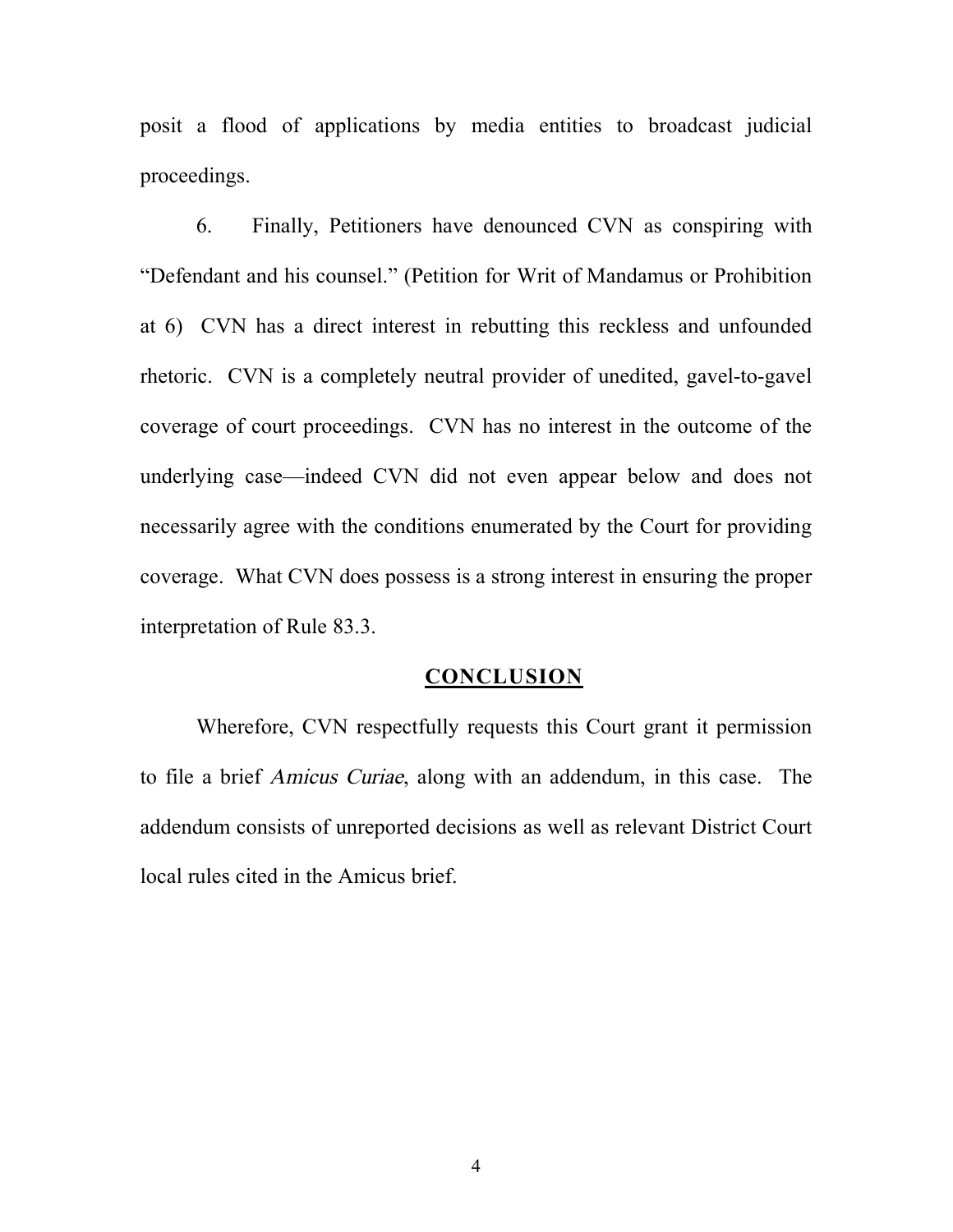Respectfully submitted,

#### COURTROOM VIEW NETWORK

By Its Attorneys,

Jonathan Sherman (admission pending) Dean Kawamoto (admission pending) Melissa Felder (admission pending) BOIES, SCHILLER & FLEXNER LLP 5301 Wisconsin Avenue, N.W. Washington, D.C. 20015  $(202)$  237-2727

Counsel for Amicus Curiae Courtroom View Network